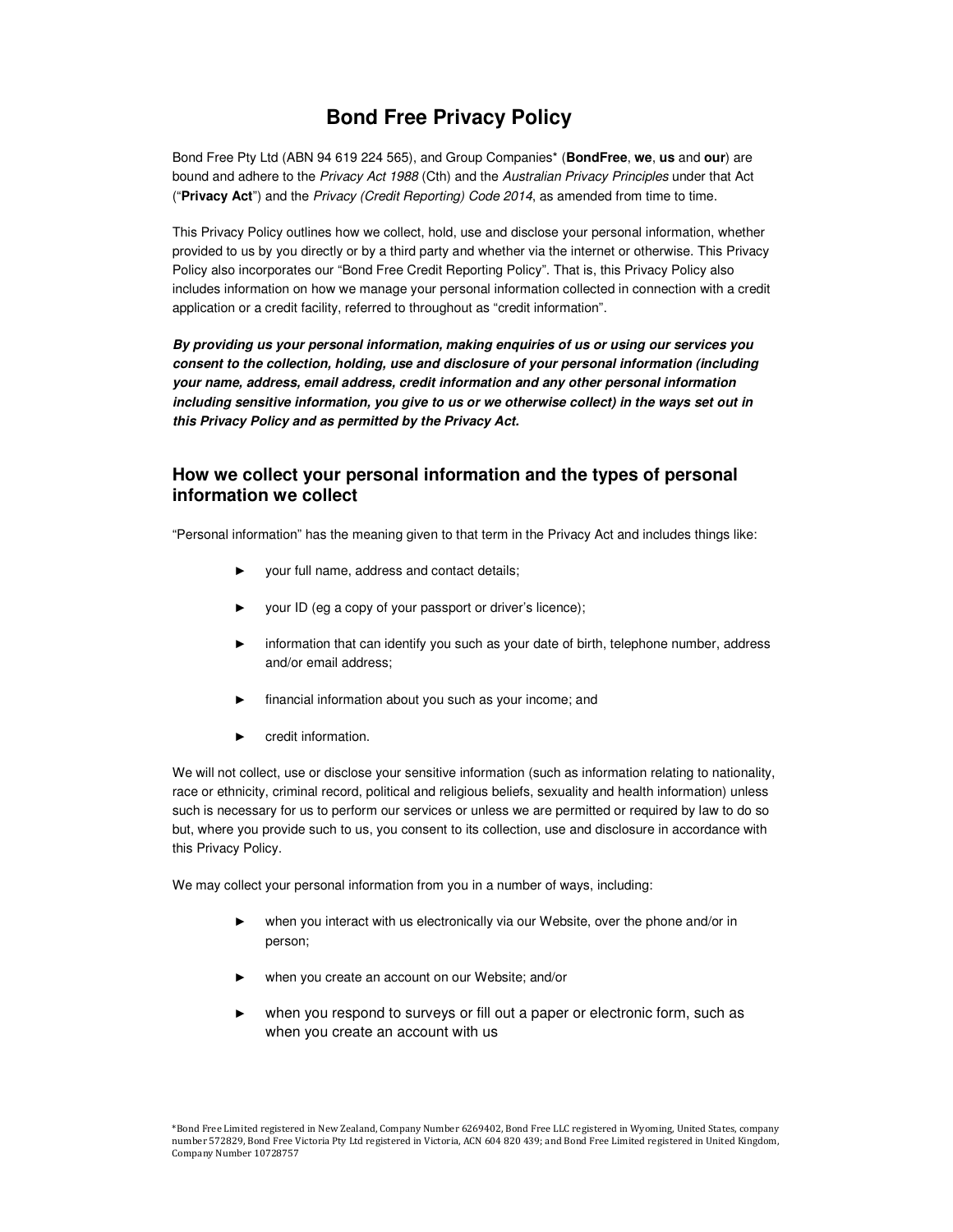In some cases, we may ask you to give us personal information about other people (such as if you are entering into a tenancy arrangement with another person or other people). In such cases you must not provide us their personal information unless you have

obtained their consent, informed them that their personal information will be provided to us and handled in accordance with this Privacy Policy and provided them with (or directed them to) a copy of this Privacy Policy.

There are some cases where we might collect personal information about you from other people or organisations such as service providers, agents, advisers, employers and family members. We may also collect personal information about you from credit agencies and that is publicly available, such as from social media or public registers (e.g. the Australian Securities and Investments Commission and the Australian Business Register).

Regardless of how we collect your personal information, we will handle it in accordance with this Privacy Policy and the Privacy Act.

## **How do we use your personal information?**

Generally, we will use your personal information to provide our services, undertake our day-to-day business, manage your account and improve the services we provide. We also use your personal information to conduct background checks of your financial situation (e.g. your ability to pay your debts), which allows us to provide our services to you.

Specifically, your personal information may be used by us to:

- ► verify your identity;
- manage our relationship with you, including contacting you;
- assess your application to use our products and services;
- assess your credit-worthiness and credit rating;
- provide our products and services to you;
- protect us and your account against fraud;
- prevent or detect money laundering and terrorist financing;
- assist you with customer support requests;
- handle complaints;
- internal operations we conduct, such as record keeping, auditing and training our staff;
- provide you with suggestions for products and services that might be suitable for you where you have opted-in to receive such;
- gather statistics and prepare internal reports for regulatory, management and research purposes;
- collect payments from you;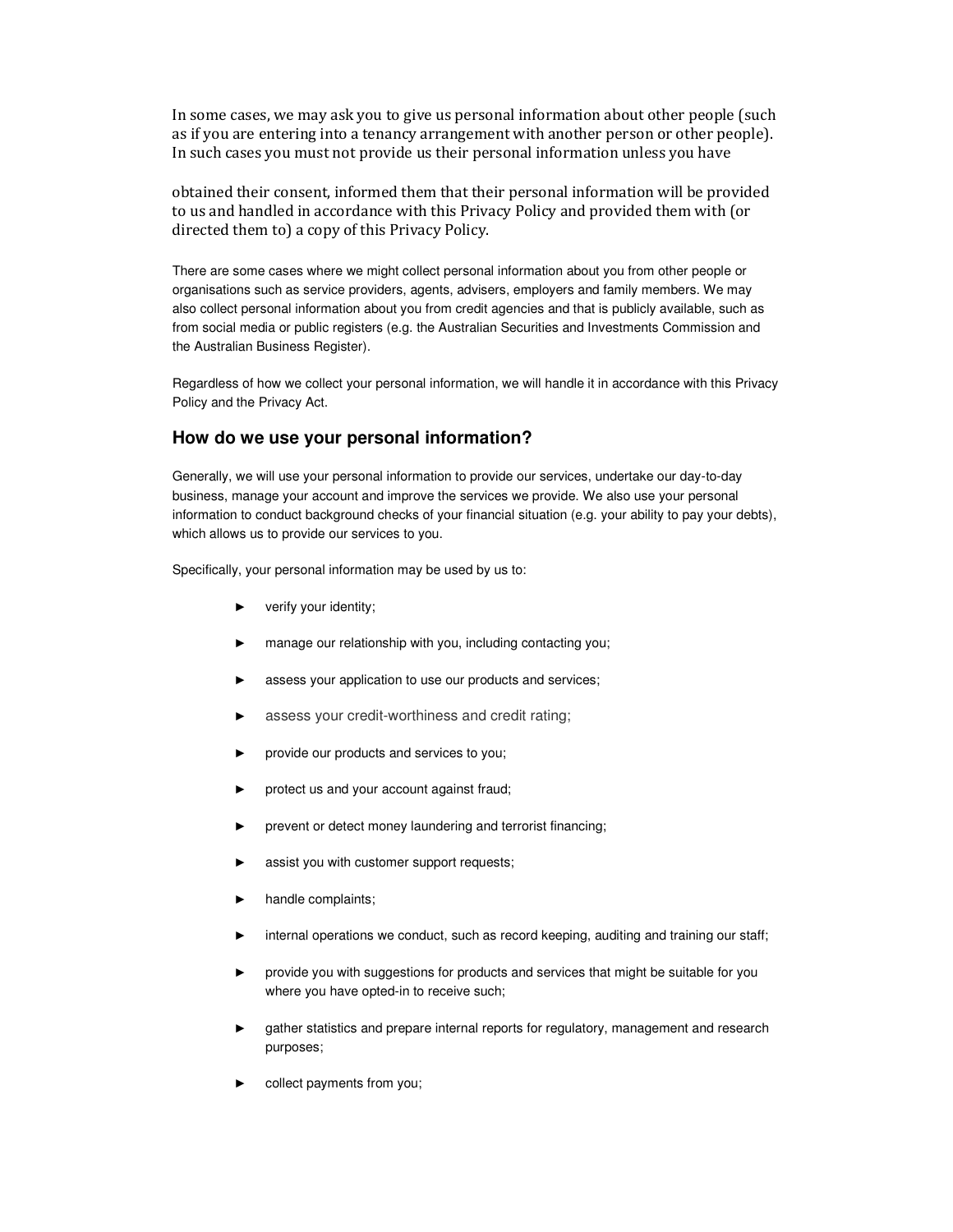- engaging in legal proceedings and/or enforcing judgments and/or orders;
- comply with our legal and regulatory requirements; and
- for any purpose for which you have given your consent at the time of collecting your personal information

# **To whom do we disclose your personal information?**

We may disclose your personal information to third parties where it is required for us to deliver our products or services or if requested by you to do so.

We may also disclose your personal information to any of our employees, officers, professional advisers, agents, suppliers or subcontractors in order to provide you with our products or services and for the purposes outlined in this Privacy Policy. This includes disclosures to:

- ► credit card companies who might be able to provide credit information about you;
- credit reporting bodies to assess your financial capability;
- people nominated by you as referees in support of your application; and
- any person where permitted or required by law (including legislation, regulations, court orders, subpoenas and warrants).

If there is a sale or transfer of our company, our business or business assets we may transfer our databases and any information (including your personal information) that is contained in these databases to the purchaser or transferee where the purchaser or transferee is either subject to (i) an agreement to maintain confidentiality and/or (ii) the Privacy Act.

Information that we collect will never be transferred or stored overseas/Where we disclose your personal information to a third party outside of Australia we require them to comply with this Privacy Policy and the Privacy Act with respect to their collection, holding, use and disclosure of your personal information]

# **How do we store your personal information?**

We are committed to the security of your personal information. We take reasonable steps to prevent unauthorised access to or disclosure of your information including putting in place and maintaining various physical, electronic and governance procedures. As an example, we use industry standard (SSL) encryption on our Website as a means of securing the transmission of your information from your computer or device to our servers.

# **Credit Reporting**

At various times, such as when we are checking your credit worthiness/assessing your credit situation, we will collect credit information about you from and give credit information to credit reporting bodies. We may collect this information directly from you or from other credit providers and/or credit reporting bodies.

Credit information includes:

identification information;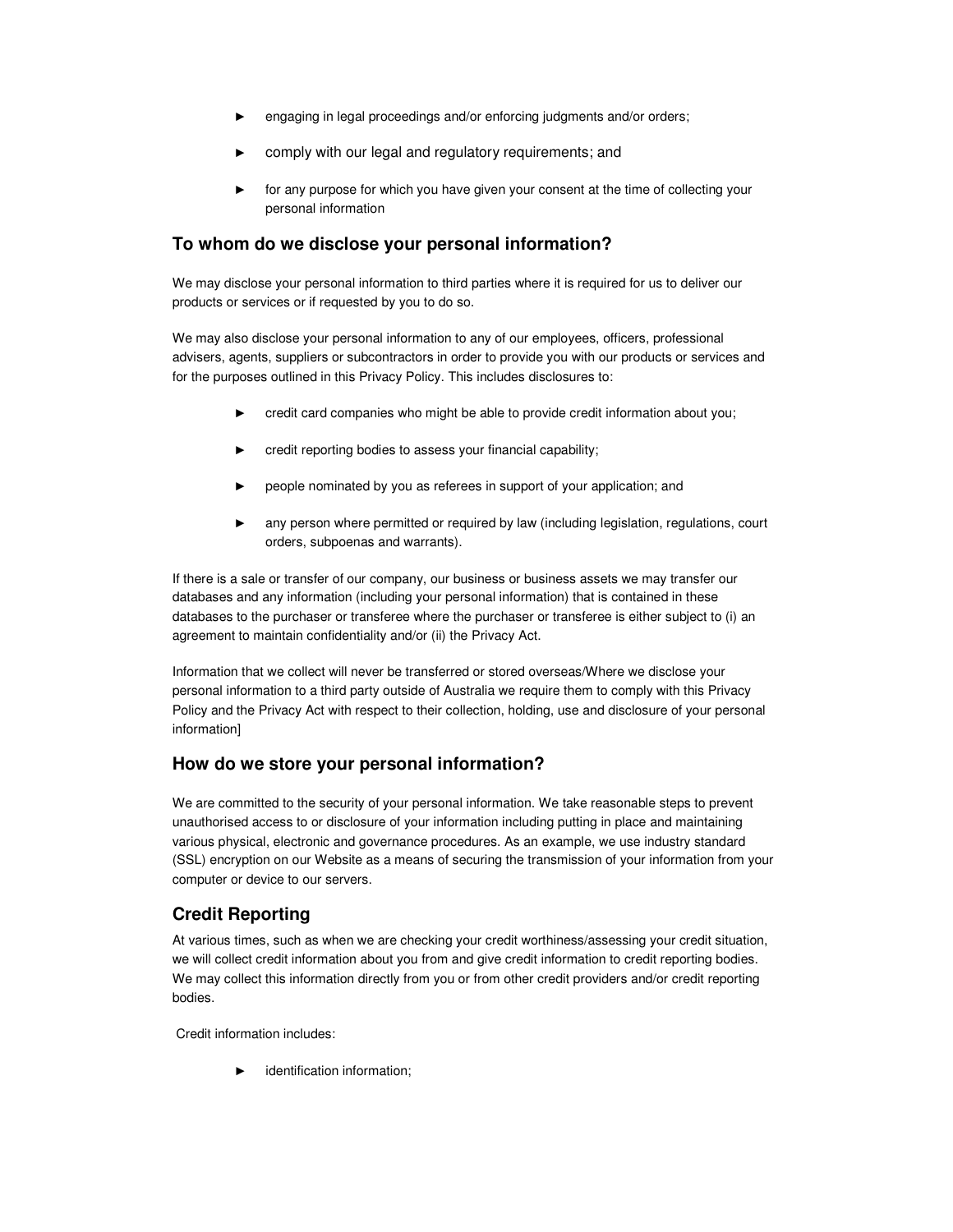- ► details about information requests made about you to credit reporting bodies (eg by a lender);
- ► current and historical details about credit applications/credit arrangements you have made/entered into;
- information/records about your consumer credit payments being overdue;
- consumer credit liability information;
- information about serious credit infringements;
- ► personal insolvency information; and
- ► publicly available information such as court judgements, credit scores/risk assessments about your credit worthiness.

When we disclose credit information about you to a credit reporting body, including in respect of serious credit infringement, the credit reporting body may include it in credit reporting information/reports that they provide to other credit providers/organisations (such as lenders) to assist them in assessing your credit worthiness. You have the right to request credit reporting bodies not to use or disclose the information they hold about you if:

- ► you believe you have been (or are likely to be) the victim of fraud; and/or
- ► you do not wish the information to be used for direct marketing/pre-screening purposes.

Contact details for the credit reporting bodies we use are detailed below under "Other Contact Details".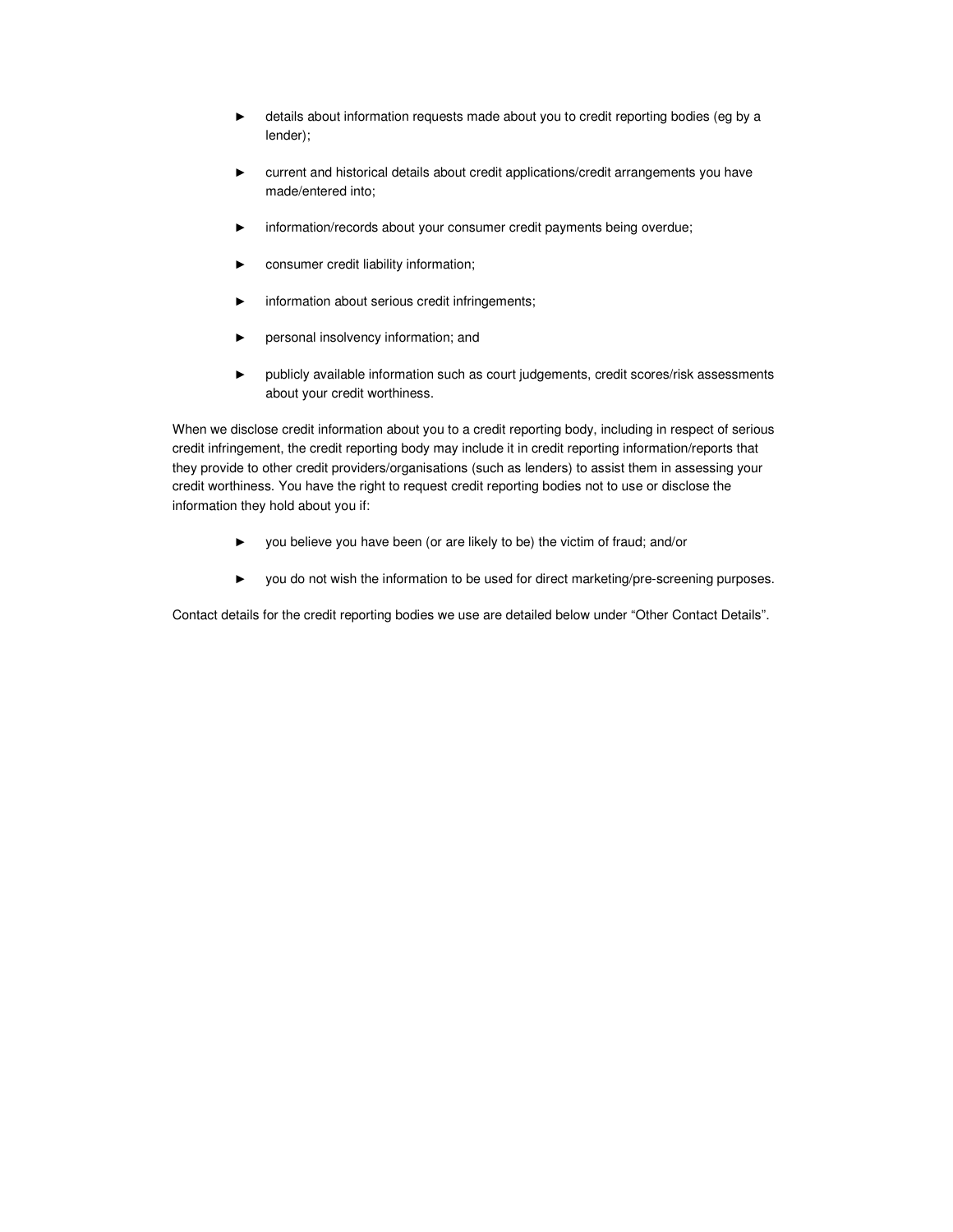# **How can you gain access to and update/correct your personal information?**

We take reasonable steps to ensure that any personal information we hold about you is accurate, complete and up-to-date. However, we require you to inform us of any changes to your personal information. If you are able to access your personal information via your online account that you have with us, we request that you ensure this information is kept accurate, complete, relevant and up-to-date.

You may request details of the personal information that we hold which relates to you. We may charge a small administrative fee to cover the cost of retrieving this information if you make such a request. However, we will advise you in advance if such a cost applies. Where you request access to credit information about you that we have obtained from credit reporting bodies, we will provide you access as soon as possible and request you check with the credit reporting bodies what information they hold about you for the purpose of accuracy.

To request a copy of the information we hold about you, please contact us using the details below. If we refuse to provide you access we will provide you with a written noticed that outlines the reasons for the refusal.

If there has been an error made by us or someone else in respect of your credit information, we will assist you to correct the information within 30 days (unless exceptional circumstances arise). However, it would be more efficient for you to directly request correction from the organisation who made the error.

## **How can you make a complaint about privacy?**

If you wish you make a complaint about the way we manage your privacy, please contact us using the details below. You will need to provide us sufficient details to identify yourself and regarding your complaint and include any supporting evidence. We will investigate the issue and determine the steps to be taken to resolve the complaint. We will notify you in writing if we require any additional information and also of the outcome of the investigation. If you are not happy with the outcome of our investigation, you may complain to the Office of the Australian Information Commissioner whose contact details can be obtained from the OAIC website noted below under "Further Information".

## **Third party sites**

Our Website may contain links to the websites of other entities. If you click the links to other entities' websites you should read their privacy policies to find out how they handle your personal information when you visit their sites. We do not accept any responsibility or liability for the privacy of your information, including your personal information on or in respect of any other website and we have no control over (or responsibility for) the privacy practices of those entities.

# **Changes to this privacy policy**

We may, from time to time, update this Privacy Policy so please ensure you review it periodically for changes. If any changes are significant or substantial we will either advise you in writing or post a message to that effect on our Website.

Your continued use of our services and/or our Website, requesting our services or the provision by you of further personal information to us (directly or through an authorised person) after this Privacy Policy has been revised will be deemed to be your acceptance of the revised Privacy Policy.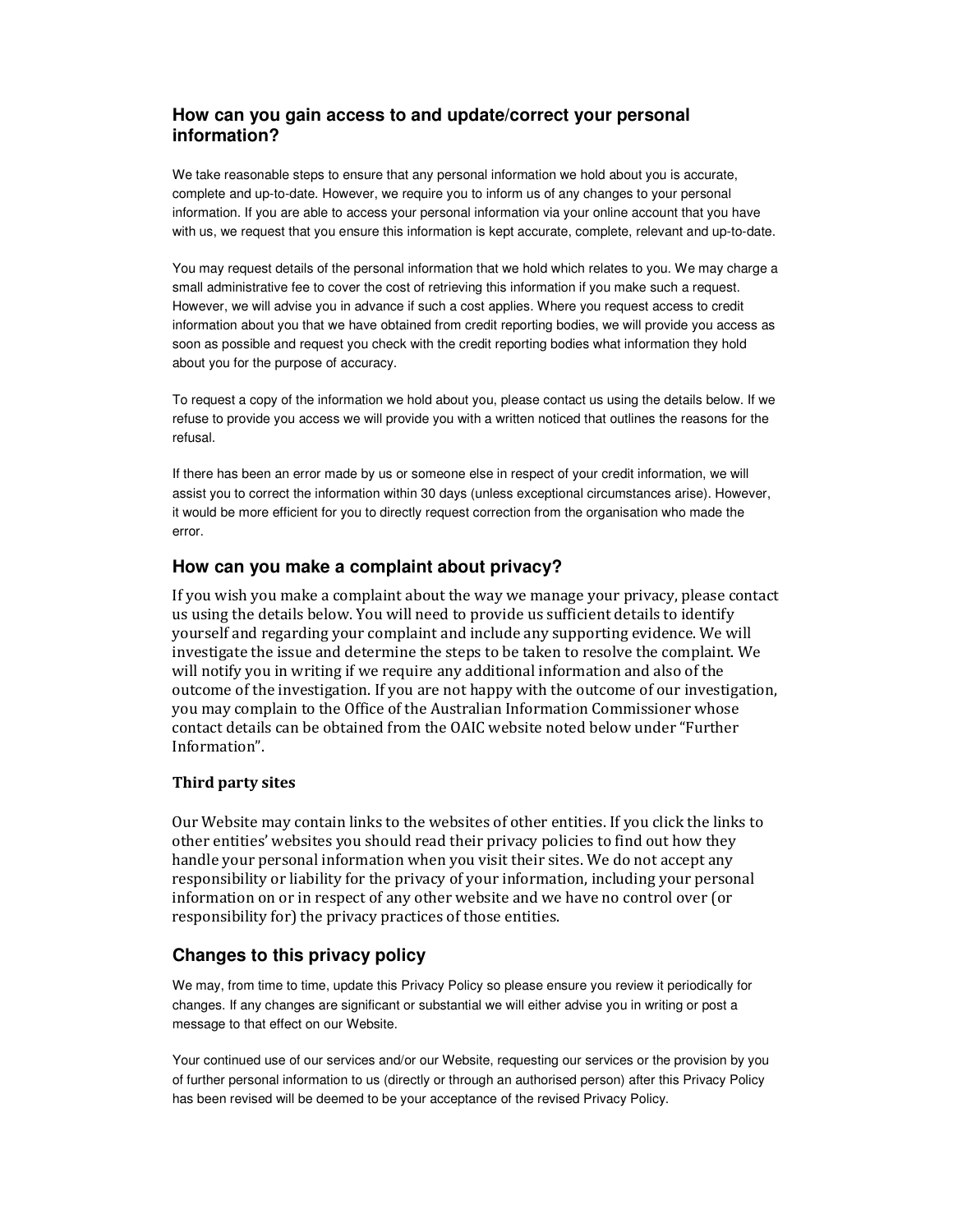# **What other information is collected when you visit our Website?**

In addition to your personal information, we may also collect other information that does not identify you when you visit our Website, including:

- ► your IP address when you visit our Website;
- statistical information that helps us understand how people use our Website, such as information about your web browser and operating system and the web page you visited before coming to our Website; and
- ► where you have enabled cookies, information about how you use our Website.

## **Contact us**

To access your information or if you wish to make a complaint or if you have any query about this Privacy Policy, please contact us via the details below.

| Email | Admin@bondfree.com.au        |
|-------|------------------------------|
| Phone | +61 1300 980 468             |
| Post  | GPO Box 1000 Sydney NSW 2001 |

#### **Other Contact Details**

#### **Contact details for escalating complaints**

Financial Ombudsman Service

**Website**: www.fos.org.au **Phone**: 1800 367 287 **Email**: info@fos.org.au

#### **Contact details for credit reporting bodies**

As detailed above, we may collect information about you from/provide information to credit reporting bodies. Listed below are the contact details of the credit reporting bodies we may disclose your information to. Each credit reporting body has a credit reporting policy outlining how they handle your information. This can be found on their websites.

• Equifax Pty Ltd Formerly Known as Veda Phone number: 13 83 32 Website https://www.equifax.com.au

#### **Further Information**

For further information about the Privacy Act or to make a complaint to the Privacy Commissioner, please see the website of the Office of the Australian Information Commissioner at https://www.oaic.gov.au/.

**<sup>\*(</sup>a) Bond Free Pty Ltd registered in Sydney ACAN 619 234 565 (b) Bond Free Limited registered in New Zealand, Company Number 6269402**